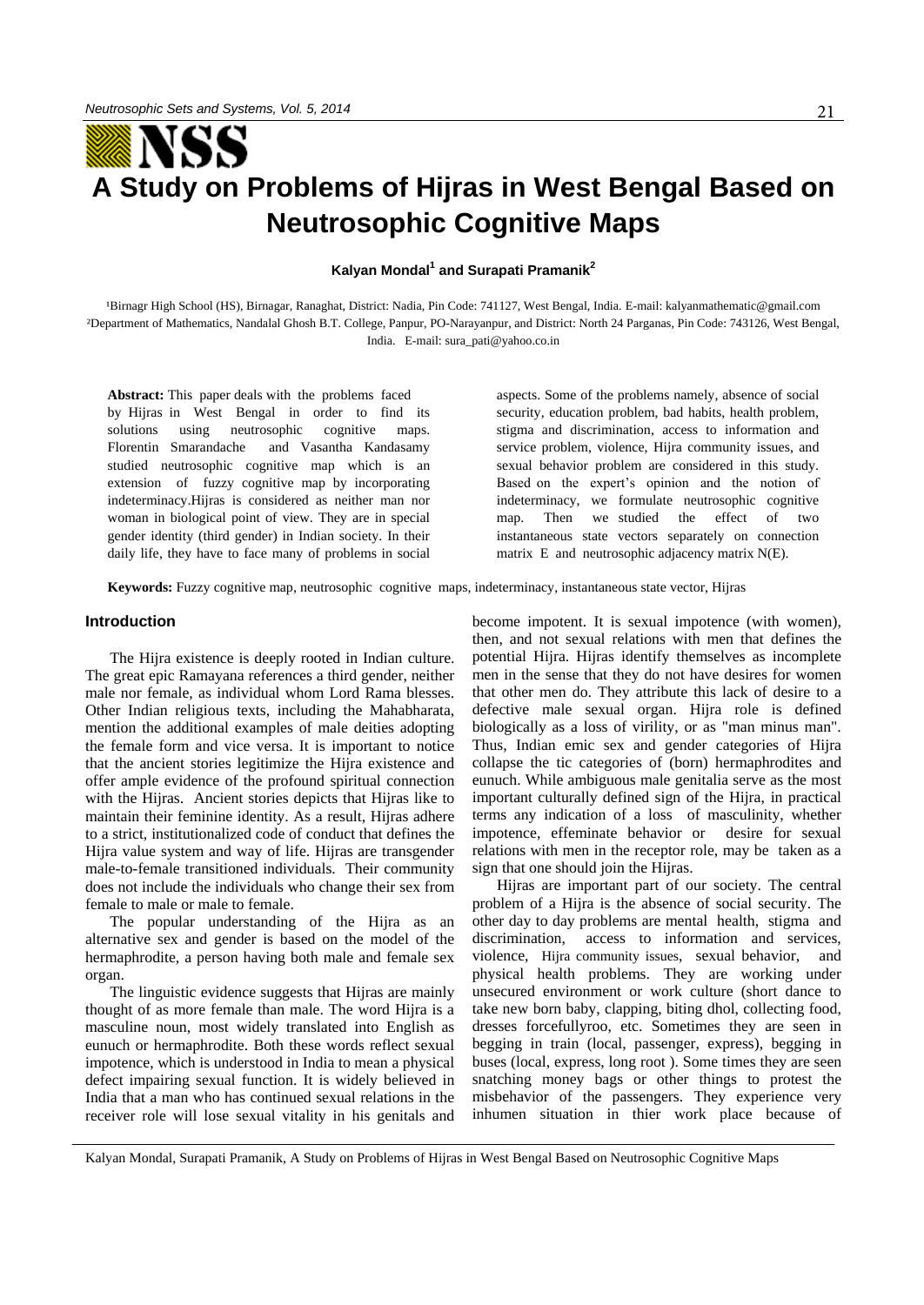misconception of the common people about the Hijras. On the other hand, Hijras are engaged in an old singing and dancing culture, acting, film producing, social activities etc.

Political scientist Robert Axelrod introduced the concept of cognitive maps (CMs) in 1976. He applied it in political science. Axelrod developed CMs, i.e. signed digraphs designed to capture the causal assertions of an individual with respect to a certain domain and then applied them in order to analyze the effects of alternatives, e.g. policies, business decisions, etc. upon certain goals. A cognitive map comprises of only two basic types of elements namely, nodes and edges. Nodes represent variable concepts and edges represent causal connections. In the field of cognitive maps, the concept of fuzzy set theory introduced by Zadeh was introduced by B. Kosko in 1986[3]. F. Smarandache and Vasantha Kandasamy [15] widely studied neutrosophic cognitive map (NCM) which is the extension of fuzzy cognitive map by incorporating indeterminacy. Chakrabarti and Pramanik [18] studied the problems of construction workers in West Bengal based on NCM. The concept of neutrosophic logic plays a vital role in several real life problems like law, information technology, stocks and share etc. Hijras' problem in West Bengal is one of the major problems in India. Nowadays, Hijras have to face many problems in their day to day life, although they are important part of our society. Some of the problems are discussed in the present study. The present study was done among 36 Hijras in West Bengal. Major problems of Hijras are absence of social security, mental health, stigma and discrimination, access to information and services, violence, regional issues, sexual behavior, and physical health problems. Rest of the paper is presented in the following way. Section II describes the preliminaries of NCM. Section III presents the method of finding hidden pattern. Section IV is devoted to present the modeling the problems of Hijras using NCM. Section V presents conclusions and future work.

## **Section II**

#### **Mathematical preliminaries:**

**Definition: 2.1 Neutrosophic graph:** A Neutrosophic graph refers to a graph in which at least one edge is an indeterminacy denoted by dotted lines.

**Definition: 2.2 Neutrosophic directed graph:** A neutrosophic directed graph is a directed graph which has at least one edge to be indeterminacy.

**Definition: 2.3 Neutrosophic oriented graph**: A neutrosophic oriented graph refers to a neutrosophic directed graph having no symmetric pair of directed indeterminacy lines.

**Definition: 2.4 Neutrosophic Cognitive Map (NCM):** An NCM refers to a neutrosophic directed graph with concepts like policies, events etc. as nodes and causalities or indeterminate as edges. It reflects the causal relationship between concepts. Let us suppose that  $C_1, C_2, \ldots, C_k$  represent k nodes. Also let each node be a neutrosophic vector from neutrosophic vector space V. So a node  $C_j$ ,  $(j = 1, 2, ..., k)$  can be represented by  $(x_1, x_2, ...)$  $..., x_k$ ) where  $x_i$ 's are zero or one or I (I represents the indeterminacy) and  $x_i = 1$  means that the node  $C_i$  is on state and  $x_i = 0$  implies that the node is in the off state and  $x_i = I$ means the node is an indeterminate state at that time or in that situation. Let  $C_m$  and  $C_n$  denote the two nodes of the NCM. The directed edge from  $C_m$  to  $C_n$  represents the causality of  $C_m$  on  $C_n$  called connections. Every edge in the NCM is weighted with a number in the set {-1, 0, 1, I}. Let  $\alpha_{mn}$  denote the weight of the directed edge C<sub>m</sub>C<sub>n</sub>,  $\alpha_{mn} \in \{-1,$ 0, 1, I}.

 $\alpha_{mn}$ = 0 if C<sub>m</sub> does not have any effect on C<sub>m</sub>,

 $\alpha_{mn}$ = 1 if increase (or decrease) in  $C_m$  causes increase (or decreases) in  $C_n$ ,  $\alpha_{mn} = -1$  if increase (or decrease) in  $C_m$ causes decrease (or increase) in  $C_n$ .

 $\alpha_{mn}$ = I if the relation or effect of C<sub>m</sub> on C<sub>n</sub> is an indeterminate**.** 

#### **Definition: 2.5**

NCMs with edge weight from the set  $\{-1, 0, 1, I\}$  are called simple NCMs.

### **Definition: 2.6**

Let  $C_1, C_2, \ldots, C_k$  be the nodes of a NCM. Let the neutrosophic matrix N(E) be defined as N(E) =( $\alpha_{mn}$ ), where  $\alpha_{mn}$  is the weight of the directed edge  $C_mC_n$ , where  $\alpha_{mn}$  $\in \{-1, 0, 1, I\}$ . N(E) is called the neutrosophic adjacency matrix of the NCM.

# **Definition: 2.7**

Let  $C_1$ ,  $C_2$ , ...,  $C_k$  denote the nodes of the NCM. Let  $A = (\alpha_1, \ldots, \alpha_2, \alpha_k)$ , where  $\alpha_m \in \{0, 1, 1\}$ . A is called the instantaneous state neutrosophic vector and it denotes the on – off – indeterminate state position of the node at an instant

 $\alpha_m$ = 0 if  $\alpha_m$ is off (no effect)

 $\alpha_m$ = 1 if  $\alpha_m$ is on (has effect

 $\alpha_m$ = I if  $\alpha_m$  is indeterminate (effect cannot be determined) for  $m = 1, 2, \dots, k$ .

**Definition: 2.8** 

Let  $C_1, C_2, \ldots, C_k$  be the nodes of the NCM. Let  $C_1C_2$ ,  $C_2C_3$ ,  $C_3C_4$ ,  $C_4C_5$ , ...,  $C_mC_n$  be the edges of the NCM. Then the edges constitute a directed cycle.

An NCM is said to be cyclic if it possesses a directed cyclic. An NCM is said to be acyclic if it does not possess any directed cycle.

#### **Definition: 2.9**

An NCM having cycles is said to have a feedback. When there exists a feedback in the NCM i.e. when the causal relations flow through a cycle in a revolutionary manner the NCM is termed a dynamical system.

Kalyan Mondal, Surapati Pramanik, A Study on Problems of Hijras in West Bengal Based on Neutrosophic Cognitive Maps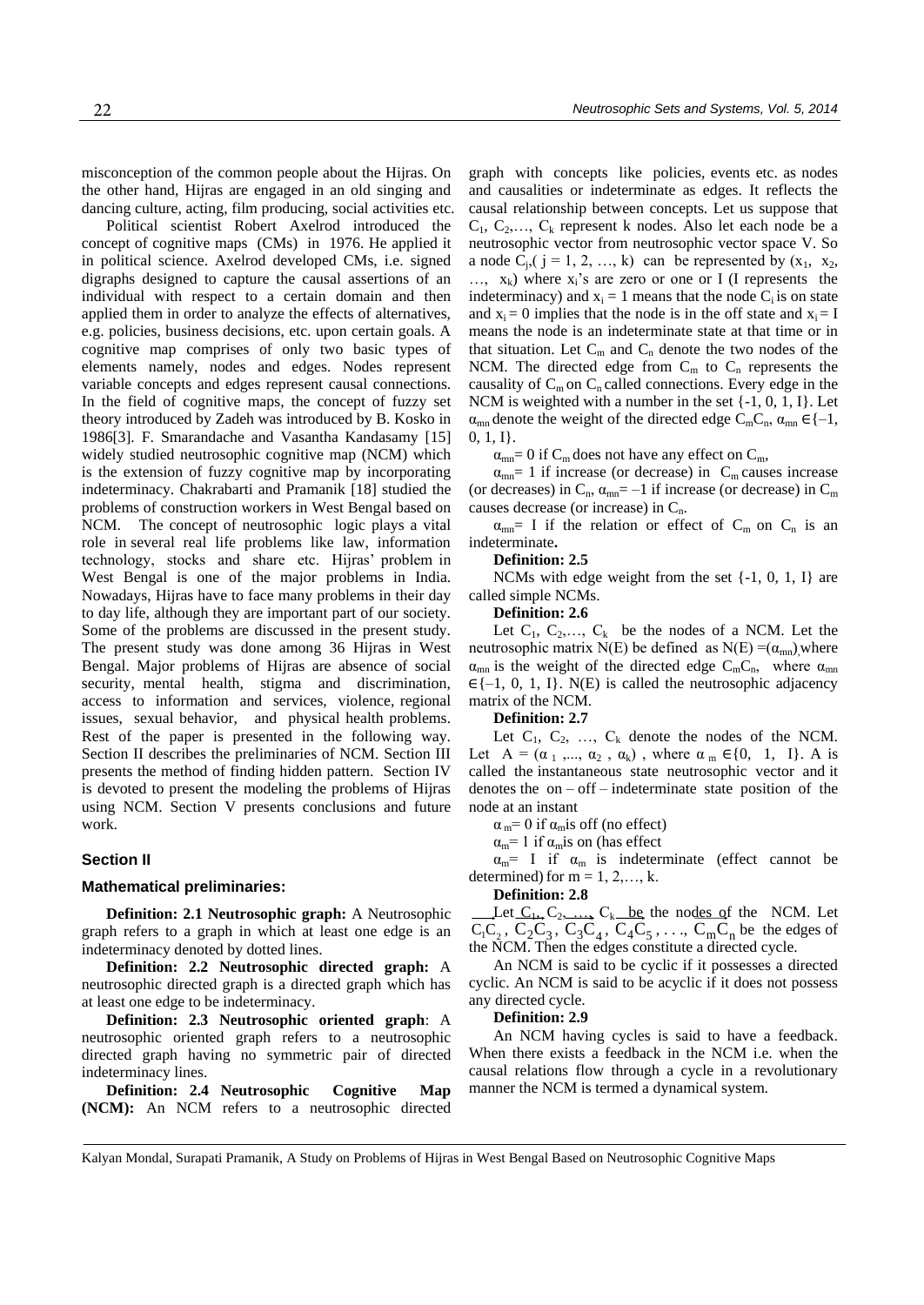#### **Definition 2.10**

Let  $C_1C_2$ ,  $C_2C_3$ ,  $C_3C_4$ ,  $C_4C_5$ , ...,  $C_{k-1}C_k$  be a cycle, when  $C_m$  is switched on and if the causality flows through the on and if the causality flows through the edges of a cycle and if it again causes  $C_m$ , then the dynamical system goes round and round. This is true for any node  $C_m$ , for  $m = 1, 2, \ldots, k$ . The equilibrium state for this dynamical system is termed the hidden pattern.

#### **Definition 2.11**

If the equilibrium state of a dynamical system is a unique state vector, then it is called a fixed point. Consider the NCM with  $C_1, C_2, ..., C_k$  as nodes.

For example, let us start the dynamical system by switching on  $C_1$ . Let us assume that the NCM settles down with  $C_1$  and  $C_k$  on, i.e. the state vector remain as  $(1, 0,...,$ 1). This neutrosophic state vector  $(1, 0, \ldots, 0, 1)$  is termed the fixed point.

# **Definition 2.12**

If the NCM settles with a neutrosophic state vector repeating in the form:

 $A_1 \rightarrow A_2 \rightarrow \dots \rightarrow A_m \rightarrow A_1$ , then this equilibrium is called a limit cycle of the NCM.

# **Section III**

### **Determining the Hidden Pattern**

Let  $C_1$ ,  $C_2$ , ...,  $C_k$  be the nodes of an NCM with feedback. Let us assume that E be the associated adjacency matrix. We find the hidden pattern when  $C_1$  is switched on when an input is provided as the vector  $A_1 = (1, 0, 0, \ldots, 0)$ , the data should pass through the neutrosophic matrix N(E), this is performed by multiplying  $A_1$  by the matrix  $N(E)$ . Let  $A_1N(E)$ 

 $=(\alpha_1, \alpha_2, \ldots, \alpha_n)$  with the threshold operation that is by replacing  $\alpha_m$ by 1 if  $\alpha_m$ > p and  $\alpha_m$  by 0 if  $\alpha_m$ < p (p – a suitable positive integer) and  $\alpha_m$  by 1 if  $\alpha_m$  is not an integer. The resulting concept is updated; the concept  $C_1$  is included in the updated vector by transforming the first coordinate as 1 in the resulting vector. Suppose  $A_1N(E) \rightarrow A_2$ , then consider  $A_2N(E)$  and repeat the same procedure. The procedure is repeated till we get a limit cycle or a fixed point.

# **Section IV**

# **Modeling of the problems of the Hijras in West Bengal using NCM**

To assess the impact of problems faced by Hijras in the age group 14-45 years, data was collected from 36 Hijras in West Bengal. Based on linguistic questionnaire and the expert's opinion, we have considered the following concepts as  $\{C_1, C_2, C_3, C_4, C_5, C_6, C_7, C_8, C_9\}$ . The following nodes are considered as the main nodes for the problem.

#### **C1- Absence of social security:**

Hijras are in lack of employment support, poor access to government welfare schemes, problems in accessing BPL cards, ration cards and in opening bank accounts. Maximum Hijras are in low income level, low social status and low family bonding. Their process of earning money is very uncertain.

**C2-Education problem:** Hijras belong to the third sex. In their school life they have to face much mental harassment from other companions. They have minimum social sympathy and empathy.

**C3-Bad habits:** It includes smoking (bidi, cigarate etc), consumption of pan masala, gutka and addiction of drugs. They clap anywhere for their special identity. They demonstrate odd behaviors such as indicating their undeveloped sex organ in public place, rebuking, using slangy language and expressions in public place when they are provoked.

**C4- Health problem:** There is a lack of health services availability as well as accessibility. Stigma against these communities forced them to remain invisible most of the time.

**C5- Stigma and discrimination:** It is observed that Hijras have to face stigma and discrimination in all walks of lives. There is a need to generate more advocacy material on these issues. Most people in larger society have little or no knowledge about Hijras. This resulted in myths, unfounded fears and stigma against them.

**C6- Access to information and service problem:** There is lack of information about human rights and issues like sexual and reproductive health. In West Bengal, there is no scope of government service for Hijras till now.

**C7- Violence:** There are cases of sexual harassment of Hijras by state related stake holders. Institutional violence: They have to face violence everywhere. Hijras are often physically forced into having unsafe sex. Larger community leaders often take irrational decisions against them.

**C8- Hijra community issues:** Hijras have closer knit community structures, but larger society is unaware about them. Hijra community leaders (Nayaks and Gurus) have total control over their communities. However, they do not necessarily possess information or the means for the development of their communities. The rigidity of their hierarchical community structure reflects that their Chelas (disciples or followers) could not question over their authority and suggest new ways of community development.

**C9- Sexual behavior problem:** Hijras cannot enjoy normal sex life. Many women look like Hijras who spend their lives as sex workers. So there is a risk of HIV infection and vulnerability to HIV. Risk is based on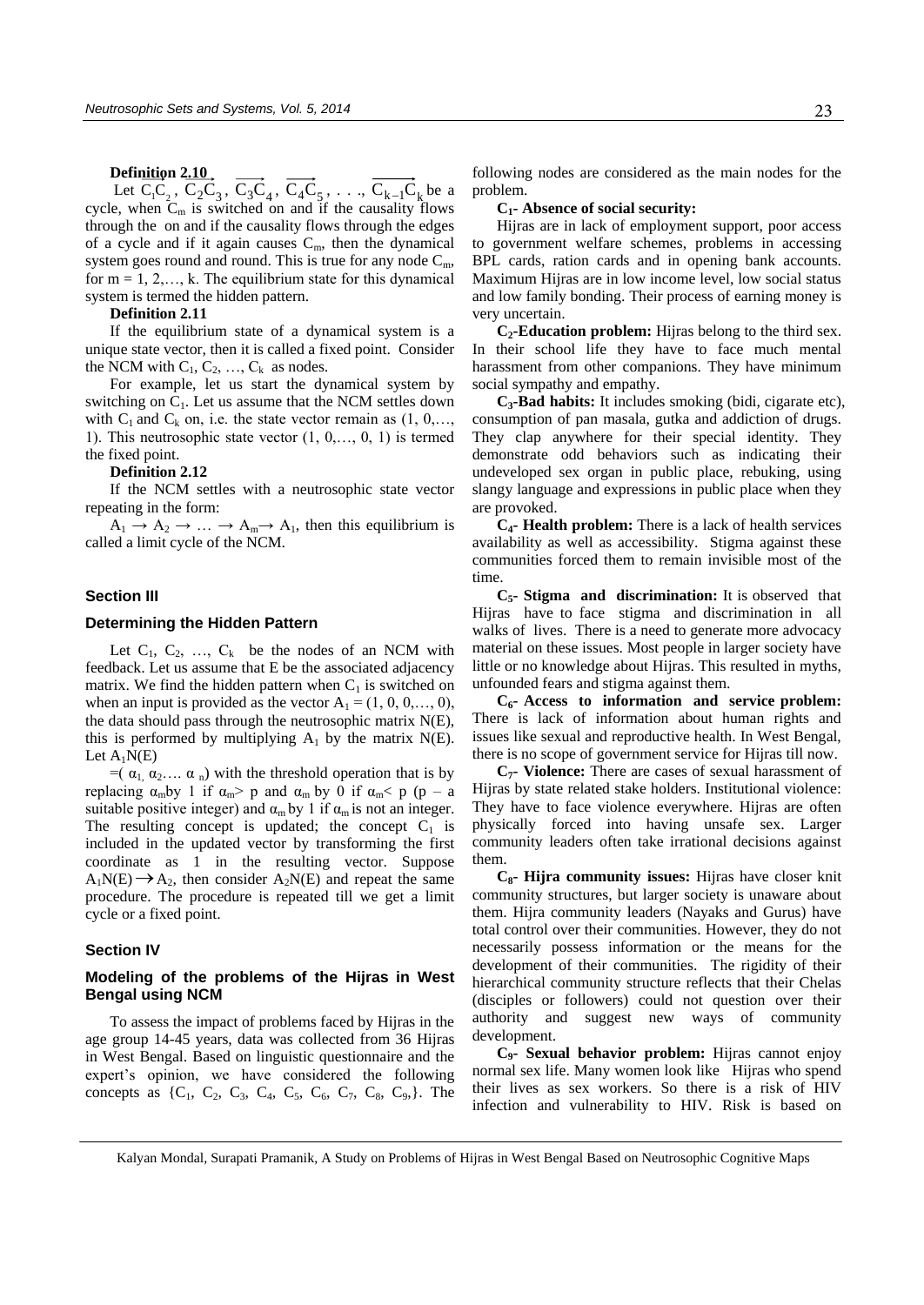personal behavior, but vulnerability is related to the social environment in which one lives.

From NACO's point of view, targeted intervention programs focused on groups practicing high-risk sexual and other behaviors are the most important aspect. But in real life situation, everyone bear a unique and individual identity. These unique identities are closely related to a social position or situation for each person and each group of people. For Hijra sex workers, stigma and discrimination based on gender, sexuality and faith are part and parcel of their social situation, which increases their vulnerability to HIV. NACO has now acknowledged this situation. NACO is interested in observing how social inequities made each of these groups "differently vulnerable" to HIV. NACO also wants to make strategies in order to explore how these groups could be provided support in the form of safe spaces to combat the HIV epidemic. But pragmatic strategies can effectively made in order to deal the issues specific to Hijras if true picture of issues coming into light from the concerned Hijra community.

However more number of conceptual nodes can be added by the expert or investigator. Now we give the directed graph as well as neutrosophic directed graph in the following figures Fig.1 and Fig.2. Fig. 1 presents the directed graph with  $C_1$ ,  $C_2$ , ...,  $C_9$  as nodes and Fig.2 presents the neutrosophic directed graph with the same nodes.



The connection matrix E related to the graph in Fig.1 is given below:

|  |   |   |                |                                     |                     |                |                                             | $[0 \t1 \t1 \t1 \t1 \t1 \t0 \t1]$                                                                   |
|--|---|---|----------------|-------------------------------------|---------------------|----------------|---------------------------------------------|-----------------------------------------------------------------------------------------------------|
|  |   |   |                |                                     |                     |                |                                             |                                                                                                     |
|  | 0 |   |                |                                     |                     |                |                                             | $\begin{array}{ccccccc} 0 & 1 & 0 & 0 & 1 & 0 & 0 & 0 \\ 0 & 0 & 1 & 0 & 0 & 1 & 0 & 0 \end{array}$ |
|  | 0 |   |                |                                     |                     |                |                                             | 0 1 0 0 0 0 0 1                                                                                     |
|  |   |   |                |                                     |                     |                | $0 \t 0 \t 0 \t 0 \t 0 \t 1 \t 0 \t 0 \t 0$ |                                                                                                     |
|  |   |   |                |                                     |                     |                |                                             | $0 \t0 \t0 \t0 \t0 \t0 \t0 \t1$                                                                     |
|  |   | 0 |                |                                     |                     |                |                                             | $0 \t0 \t1 \t0 \t0 \t0 \t0$                                                                         |
|  |   |   |                |                                     |                     | $\overline{0}$ | $\overline{0}$                              | 0 <sup>1</sup>                                                                                      |
|  |   |   | $\overline{0}$ |                                     |                     | $\mathbf{0}$   | $\overline{0}$                              | 01                                                                                                  |
|  |   |   |                | $1 \quad 1 \quad 1 \quad 0 \quad 0$ | $1 \quad 0 \quad 0$ |                |                                             |                                                                                                     |



Fig. 2 Neutrosophicve map

The corresponding neutrosophic adjacency matrix N(E) related to the neutrosophic directed graph (see Fig.2) is given by the following matrix:

Kalyan Mondal, Surapati Pramanik, A Study on Problems of Hijras in West Bengal Based on Neutrosophic Cognitive Maps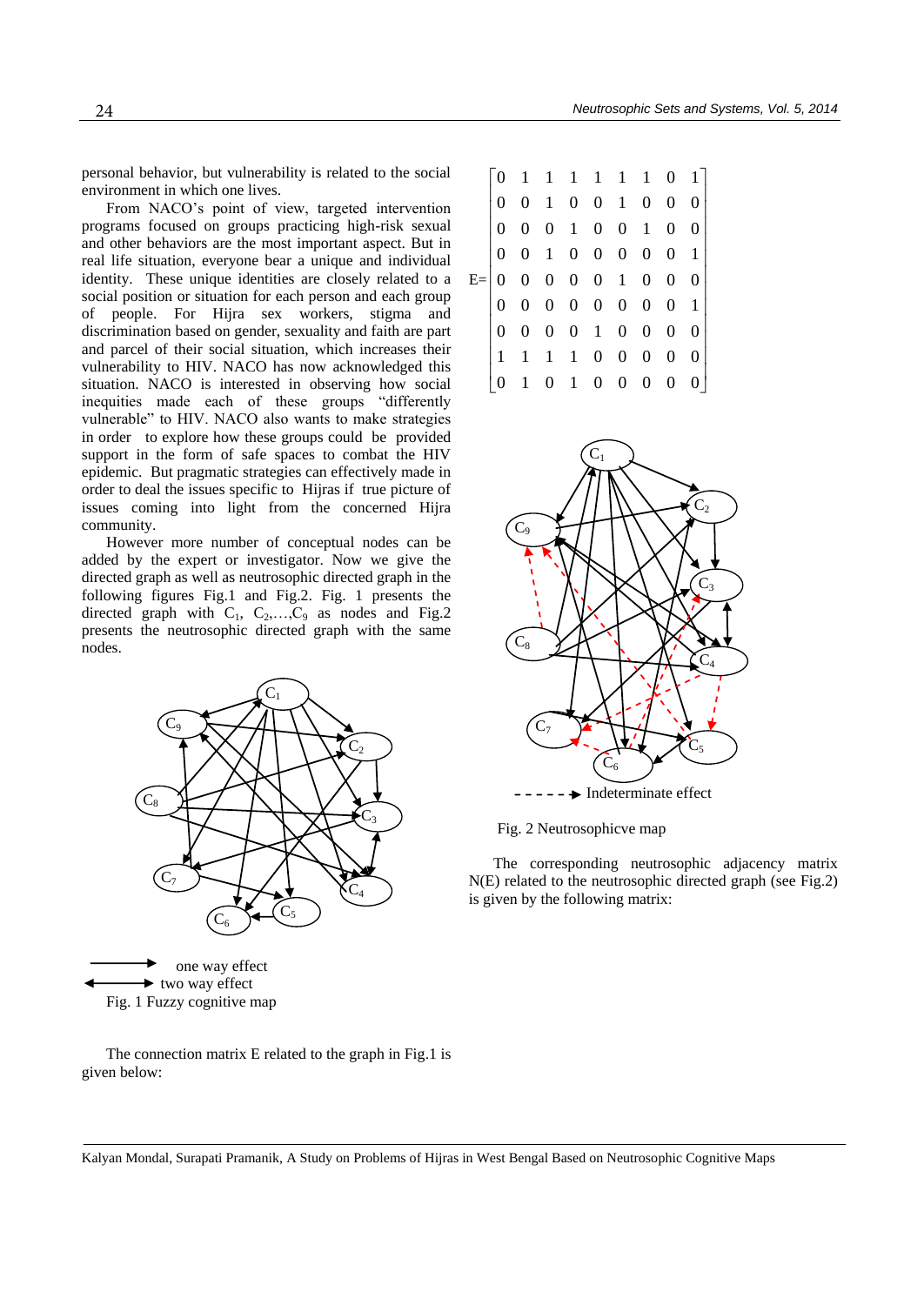|  |  |              | $\begin{bmatrix} 0 & 1 & 1 & 1 & 1 & 1 & 1 & 0 & 1 \\ 0 & 0 & 1 & 0 & 0 & 1 & 0 & 0 & 0 \\ 0 & 0 & 0 & 1 & 0 & 0 & 1 & 0 & 0 \\ 0 & 0 & 1 & 0 & 1 & 0 & 1 & 0 & 1 \\ 0 & 0 & 0 & 0 & 0 & 1 & 0 & 0 & 1 \\ 0 & 0 & 1 & 0 & 0 & 0 & 1 & 0 & 0 \\ 1 & 1 & 1 & 1 & 0 & 0 & 0 & 0 & 1 \\ 0 & 0 & 0 & 0 & 1 & 0 & 0 & 0 & $ |  |                  |                |  |
|--|--|--------------|-----------------------------------------------------------------------------------------------------------------------------------------------------------------------------------------------------------------------------------------------------------------------------------------------------------------------|--|------------------|----------------|--|
|  |  | $\mathbf{0}$ | $1\quad 0\quad 0\quad 0$                                                                                                                                                                                                                                                                                              |  | $\boldsymbol{0}$ | 0 <sup>1</sup> |  |

# **Effect of two instantaneous state vectors separately on connection matrix E and Neutrosophic adjacency matrix N(E)**

#### **Case-I:**

Suppose we take the instantaneous state vector  $A_1 = (1$ 0 0 0 0 0 0 0 0)**,** the node "Absence of social security" is on state and all other nodes are off state.

At first, we study the effect of  $A_1$  on E.

 $A_1E=(0 1 1 1 1 1 1 0 1) \rightarrow (1 1 1 1 1 1 1 0 1) = A_2$ 

 $A_2E=(0\ 2\ 3\ 3\ 1\ 2\ 2\ 0\ 3) \rightarrow (1\ 1\ 1\ 1\ 1\ 1\ 0\ 1) =A_3=A_2$ 

According to the expert's opinion, the node "Hijra community issues" have no effect on the Hijras in absence of social security and vice versa and all other nodes are on state.

Now we study the effect of  $A_1$  on N(E).

 $A_1N(E)=(0 1 1 1 1 1 1 0 1) \rightarrow$ 

 $(1 1 1 1 1 1 1 0 1) = A_2$ 

 $A_2N(E)=(0 2 3+1 3 I+1 3 2+2I 0 3+I) \rightarrow$ 

 $(1 1 1 1 1 1 1 0 1)=A_3=A_2$ 

Thus according to the expert's opinion if  $C_1$  is on state then the nodes  $C_2$ ,  $C_3$ ,  $C_4$ ,  $C_5$ ,  $C_6$ ,  $C_7$ ,  $C_9$  are on state.

**Case-II:** 

Again we take the state vector  $B_1$ 

 $= (0 0 0 0 0 0 0 1 0)$ , Hijra community issues (node) is on state and all other nodes are in off state. We will see the effect of  $B_1$  on E and on N(E).

Now we find the effect of  $B_1=(0\ 0\ 0\ 0\ 0\ 0\ 1\ 0)$ on E.

 $B_1E = (1 1 1 1 0 0 0 0 0) \rightarrow (1 1 1 1 0 0 0 1 0)=B_2$  $B_2E=(1\ 2\ 4\ 3\ 0\ 2\ 2\ 0\ 2) \rightarrow (1\ 1\ 1\ 1\ 0\ 1\ 1\ 1\ 1) = B_3$  $B_3E=(1\ 3\ 4\ 4\ 2\ 2\ 2\ 0\ 3) \rightarrow (1\ 1\ 1\ 1\ 0\ 1\ 1\ 1\ 1) =B_4$  $=$ B<sub>3</sub>

Thus when the node "Hijra community issuses" is on state we see, "Stigma and discrimination" have no effect on the Hijras and all other nodes are on state.

Now we find the effect of  $B_1=(0\ 0\ 0\ 0\ 0\ 0\ 1\ 0)$ On M(E).  $B_1M(E)=(1\ 1\ 1\ 1\ 0\ 0\ 0\ 0\ 0)\rightarrow (1\ 1\ 1\ 1\ 0\ 0\ 0\ 1\ 0)=B_2$  $B_2M(E)=(1\ 2\ 4\ 3\ 1+I\ 2\ 2+I\ 0\ 2+I)\rightarrow$ 

 $(1 1 1 1 1 1 1 1 1) = B_3$ 

 $B_3M(E)=(1\ 3\ 4+I\ 4\ 1+I\ 3\ 3+2I\ 0\ 3+2I\ )\rightarrow$ 

 $(1 1 1 1 1 1 1 1 1) = B_4 = B_3$ 

Therefore, when the node  $C_8$  is on state then the nodes  $C_1$ ,  $C_2$ ,  $C_3$ ,  $C_4$ ,  $C_5$ ,  $C_6$ ,  $C_7$ ,  $C_9$  are on state. There is no nodes is on indeterminate state.

# **Conclusion**

 The problems of Hijras (Transgender) were studied based on NCM. It is noticed that if the Hijras (Transgender) are in social insecurity then they have to face educational problems and other factors like bad habits, health problem, access to information and service problem, violence, sexual behavior problems, stigma and discrimination.

 Again, when regional issues increase or is on state, the following nodes namely, absence of social security, education problem, bad habits, health problem, access to information and service problem, stigma and discrimination, violence, sexual behavior problems will increase or are on states.

If new situation arises in the Hijras, new concepts need to be incorporated for modeling the problems of Hijras and that can be easily done by introducing new nodes.

Supreme Court of India recognizes Hijra (transgender) as 'third gender'(2014) [19]. However, government should implement the rights of Hijra (Transgender) and government should provide them education regarding their profession in order to avoid any unplesant and unexpected situations.

# **Acknowledgements**

 The authors are grateful to all the Hijras of various tents in Nadia and other disrricts, West Bengal for their encouragements and constant support during the present study. The authors also would like to thank them as they provided valuable information regarrding their community and their problems. Asit Sarkar (General physisian), Dinabandhu Sarkar (Social worker), Amit Sen(senior teacher in Biology), spent their specious time and intellect in providing us their sincere and valuable suggestions in conducting the study.

### **References**

- [1] L. A. Zadeh, "Fuzzy Sets," Information and Control, vol. 8(1965), pp.139-146.
- [2] R. Axelrod. Structure of Decision: The Cognitive Maps of Political Elites. Princeton, New Jersey: Princeton University Press, 1976.
- [3] B. Kosko. "Fuzzy cognitive maps", International Journal of Man-Machine Studies, vol. 24(1)(1986), pp. 65-75.